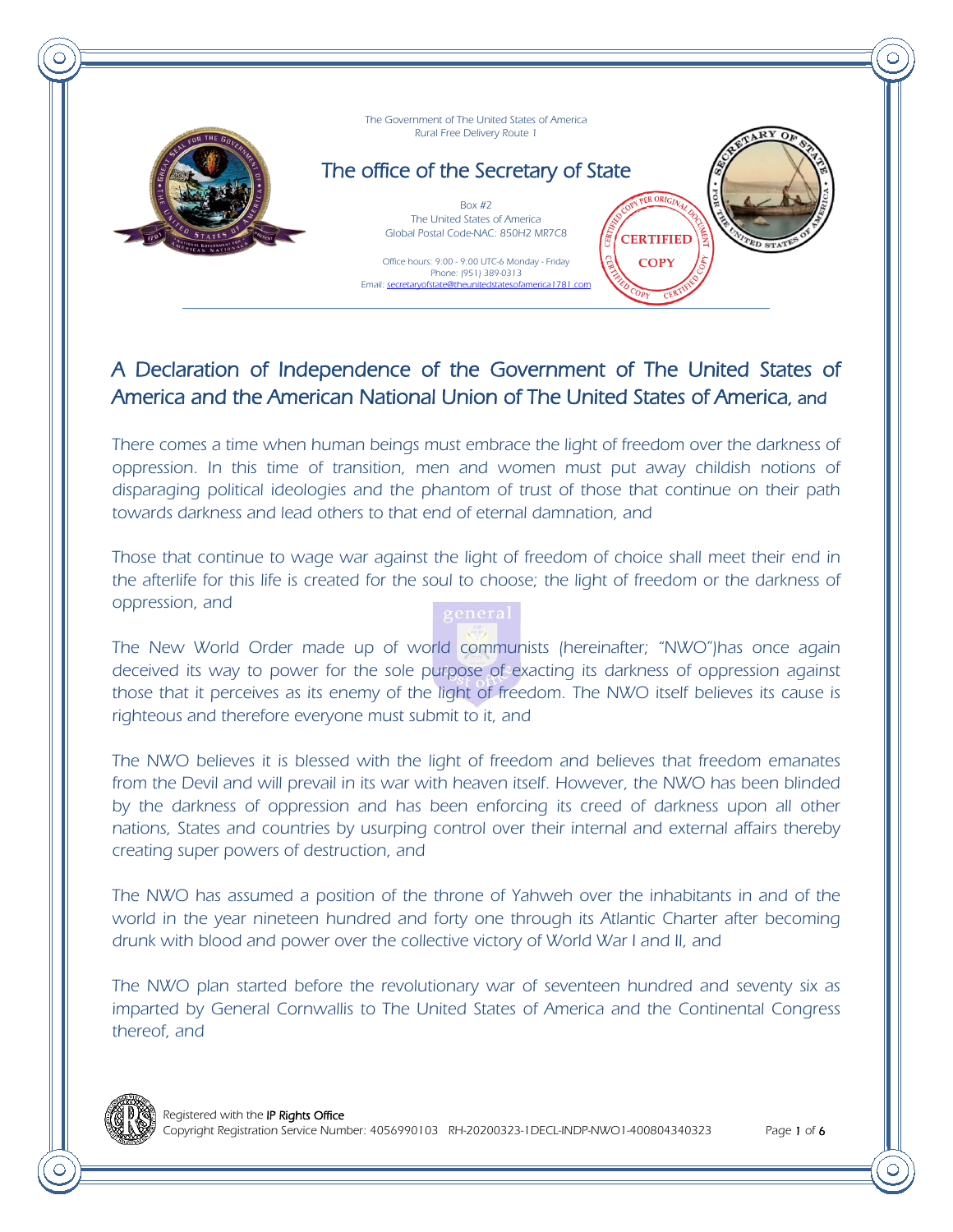The NWO decreed that America would unknowingly serve its cause without the knowledge of the servants. This act by the NWO is well known as trafficking and man stealing in all of its forms in violation of all thirty Articles of the Universal Declaration of Human Rights and the Law of Nations, and

The NWO also known as the Crown and many other entities is responsible for all of the blood it has spent in multiple wars thereby implementing starvation, multiple human rights violations, multiple violations of the Law of Nations, multiple violations of the Law of War, multiple violations of the Geneva Convention and many millions of people that live abroad that have been unknowingly trafficked under its rule thereby causing liability upon the souls of men, and

The NWO and the Netherlands has crossed the line of royal decency in the name of its religious mission and through its Corporations. The ideology of peace that emanates from the NWO is submission to it, not the light of freedom of choice that emanates from Heaven and therefore the Government of The United States of America must act to remove these chains of oppression, and

Therefore, it is hereby published a Declaration of Independence from the NWO in all of its forms, citing all of its crimes against humanity and declare the NWO the enemy of humanity for its crimes against humanity; for it has condemned itself by making a deal with the devil and has spread those lies and deceit as a vehicle for hell itself to cause strife and contention among the nations and States to achieve nothing more than a false peace, and

The Government of The United States of America itself has never knowingly joined the aforementioned NWO; however the NWO delves into the most heinous of international crimes wherein it assumes meeting of the minds where it does not exist; it assumes loyalty to its cause without publishing its claim to the Throne of David while using those people known as Israeli's as cannon fodder; it assumes ownership and changes the status of others without permission or consent; it trespasses without remorse; it assumes power of attorney when it cannot rule itself; it charges without authority, it convicts in its star chambers and assumes its own international immunity from recourse; it secretly supplants its agents in other countries wherein those agents claim allegiance to a secret master and create strife and contention against its people as a diversion from the truth; it reduces Governments to mere corporate citizens and steals from the people of those States while claiming rights under International Law to get away with the booty; it slanders those people under threat of murder to hide its crimes and in most cases carries out those murders to hide evidence and remove witnesses; it threatens nuclear retaliation against countries that attempt to handle its own affairs; it builds tunnels under countries as a presence of eminent threat for the purpose of control; it murders professors, inventors, scientists as political dissidents if they tell the truth; it funds both sides of every conflict and walks away without punishment, guilt or remorse all the while presenting itself as the Champion of peace; it condemns slavery publicly only to recreate it under a different classification beyond its borders; it hijacks private prayer and assumes itself through coveting and jealously as a part of all spiritual relationships thereby creating itself into an idol in violation of the first commandment; and

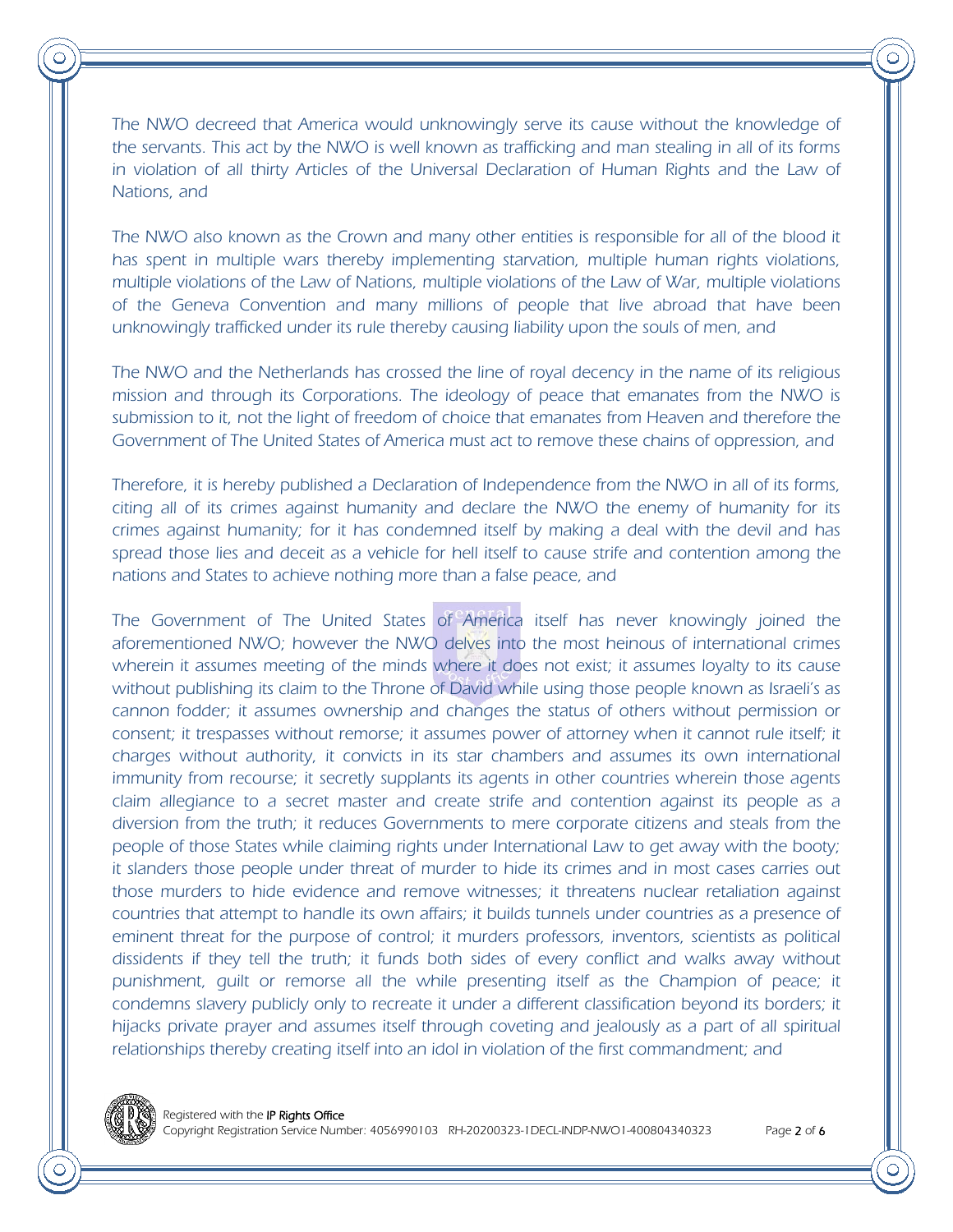In more detail of the aforementioned paragraph by sequence of events:

1: The NWO through the 1600/1700's, 'conquest' was the acknowledged way to expand an empire, and the Spanish, Dutch, and British built great Navies to do so, however, such militarybased oppression became too obvious for proving the intent of willful oppression, so the British created the "United States" as a "corporation" which would help bring "freedom" to countries around the world throughout the 20th century, all the while using the facade of freedom to bring them under a debt-based globalist banking system, and

2: The NWO staged the Revolution of seventeen hundred of seventy six in which it played both sides against each other and thereby placed both sides into its debt, and

3: The NWO created a fraudulent Treaty of Peace in the year seventeen hundred and eighty three with an entity of its own creation and further created its own Private Central Bank in conjunction with the Netherlands on Manhattan Island, and

4: The NWO forced a Constitution of its own creation providing the private Masonic Order corporate rule over the established country known as "The United States of America" the true Federal Republic, and

5: The NWO created a war of eighteen hundred and twelve which destroyed many original records of the people of the States of the Union thereby implementing the introduction of its foreign American BAR Association and Lawyers Guild operating under the International Bar Association in the city of London to rule a people that were not aware of its presence within, and

6: The NWO forced bankruptcies by international bankers claiming a debt that never existed against its own international entities wherein foreigners were trafficked and held as surety for its debt and enslaving said victims for their lifetime, and

7: The NWO created private international agreements under its private international law that included but not limited to the Atlantic Charter of nineteen hundred and forty one, and trafficked persons into the use of private Trusts (Internal Revenue) to facilitate human trafficking under the guise of Social Security, forced payment of taxes to allegedly fund the 'corporation' when those funds are really a 'tribute' payment to the Crown and the Vatican, and

8: The NWO has used its corporation as the alleged beacon of freedom, and the US Dollar aka Petrodollar, and the US military to financially enslave billions worldwide, and

9: The NWO is nothing more than a compact of self proclaimed Royalty and international bankers from around the world that play chess with countries as a game with real life consequences wherein it is spoken from the Most High Yahweh that life on this planet is not a game, and

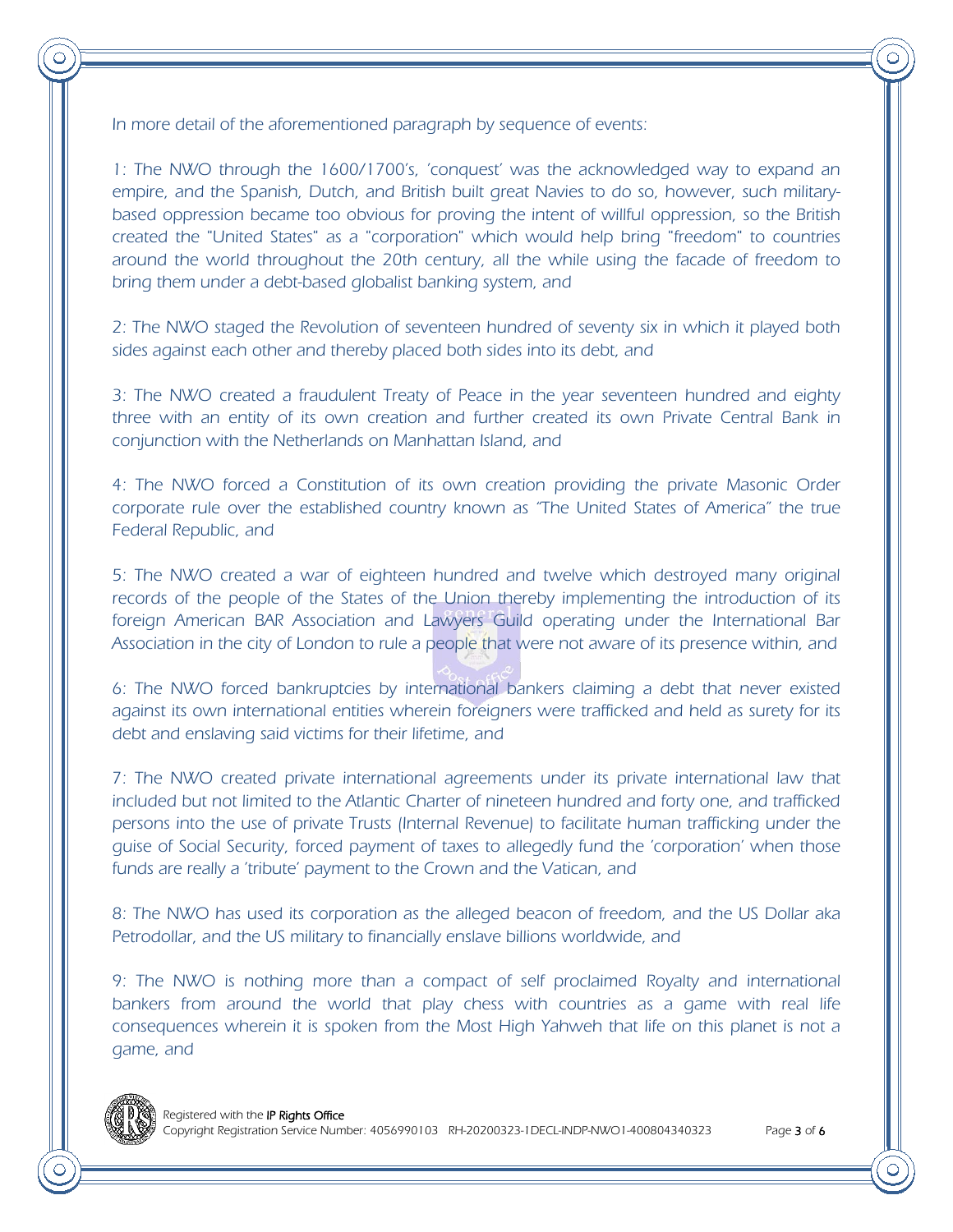The NWO shall never be allowed to file one more charge against anyone from outside of borders through anyone, nor trafficked in persons within its delusions for they have spent their righteousness into oblivion, for they must repent for their crimes against humanity for the rest of their days by confessing their sins to their victims and accepting whatever punishment that the Heavens bring upon them in order that their souls receive salvation and eternal life through Yahushua, and

We, the people, also known as the American Nationals for The United States of America and the Government of The United States of America only pray to Yahweh in Yahushua's name that the NWO is bound by the laws of Yahweh as fulfilled by Yahushua, and restrain their overzealous love for the deceptions of the Devil to a condition of obedience rather than eager to please zealots ready to prove their allegiance at the expense of the innocent; for their acts of Stratocracy are to cause harm to the Innocent, preventing equity of redemption on any level. It is known and established that the Law of Nature is superior in obligation to any other. It is binding in all countries and at all times. No "human" laws are valid if opposed to this, and ALL which are binding derive their authority either directly or indirectly from it, and

The Government of The United States of America and the American National Union of The United States of America hereby declares Independence from the NWO, its world government or any illusion of association in all of its forms on this the fifth day in the year of Yahweh six thousand and twenty two and the two thousand and twentieth year of the new covenant in Yahushua's name, and

So declared and published by the Government of The United States of America and the American National Union of The United States of America on this  $5<sup>th</sup>$  day in the year of Yahweh, six thousand and twenty two, and the two thousand and twentieth year of the new covenant in Yahushua's name,

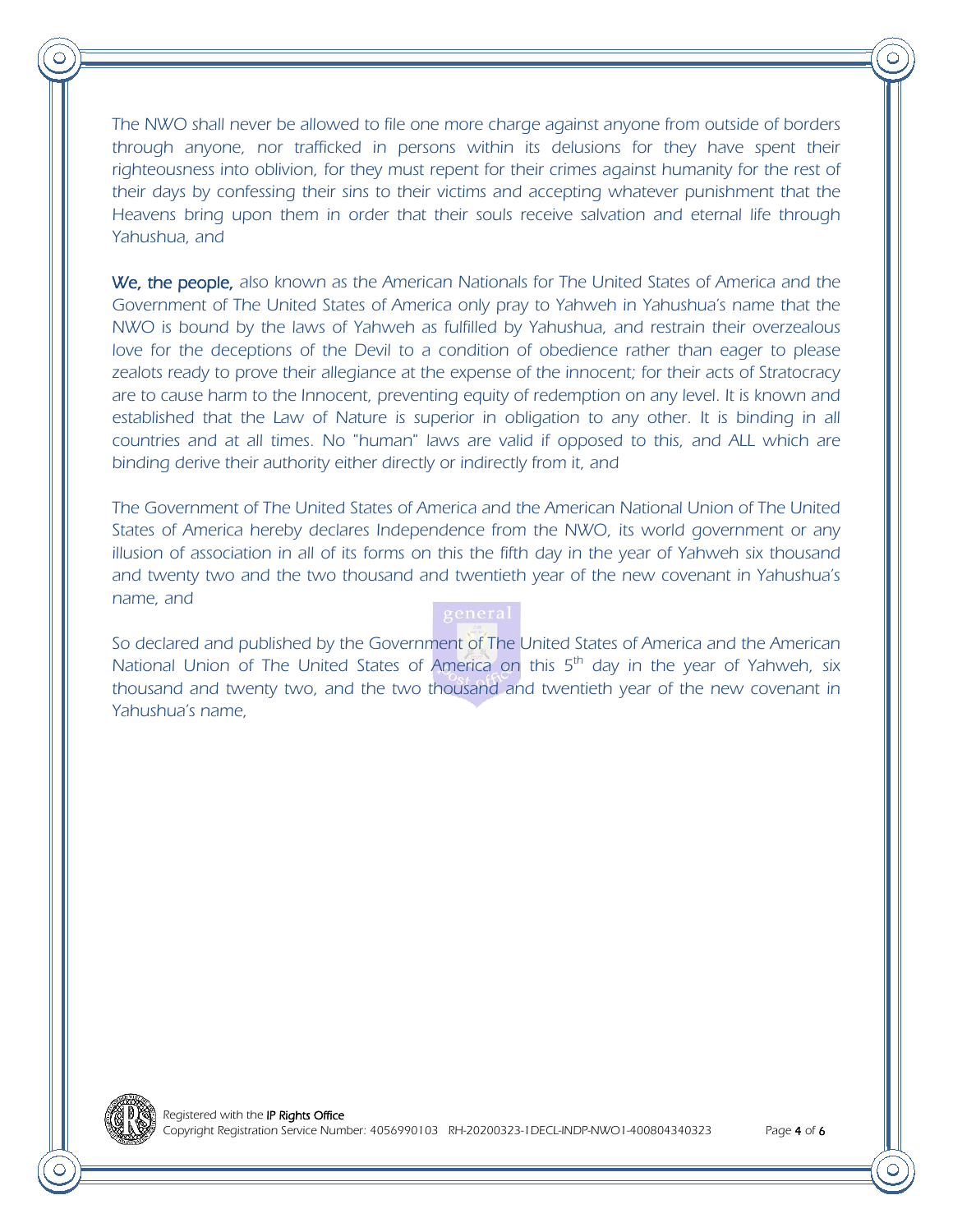American Nationals for the Government of The United States of America.

Keith Edward Ziging Willen Dagh Davidson

Boralt Kethleen Deweller

Shoms Stonk Londay

Juan Intonio Ceniceros

Delant Coy Palmenton

John Hawler Tulke, Trustee

Alice Cenicores

Jammy tray Talbert

Reven Lloyd Lakes Chayle ann With Reception Nikler

Changer T. Malon Carolyn Shone Runkenberger - partylidy Sule

Patricia Lynn Dehmalz

Marshall Thevelly Tinkenburger #45-1-

David Brian Junto Golo Flancis Patrick O'Sallett

Peslie-todd

Michaelenc Jo

Kirk-Elwin



Registered with the IP Rights Office Copyright Registration Service Number: 4056990103 RH-20200323-1DECL-INDP-NWO1-400804340323